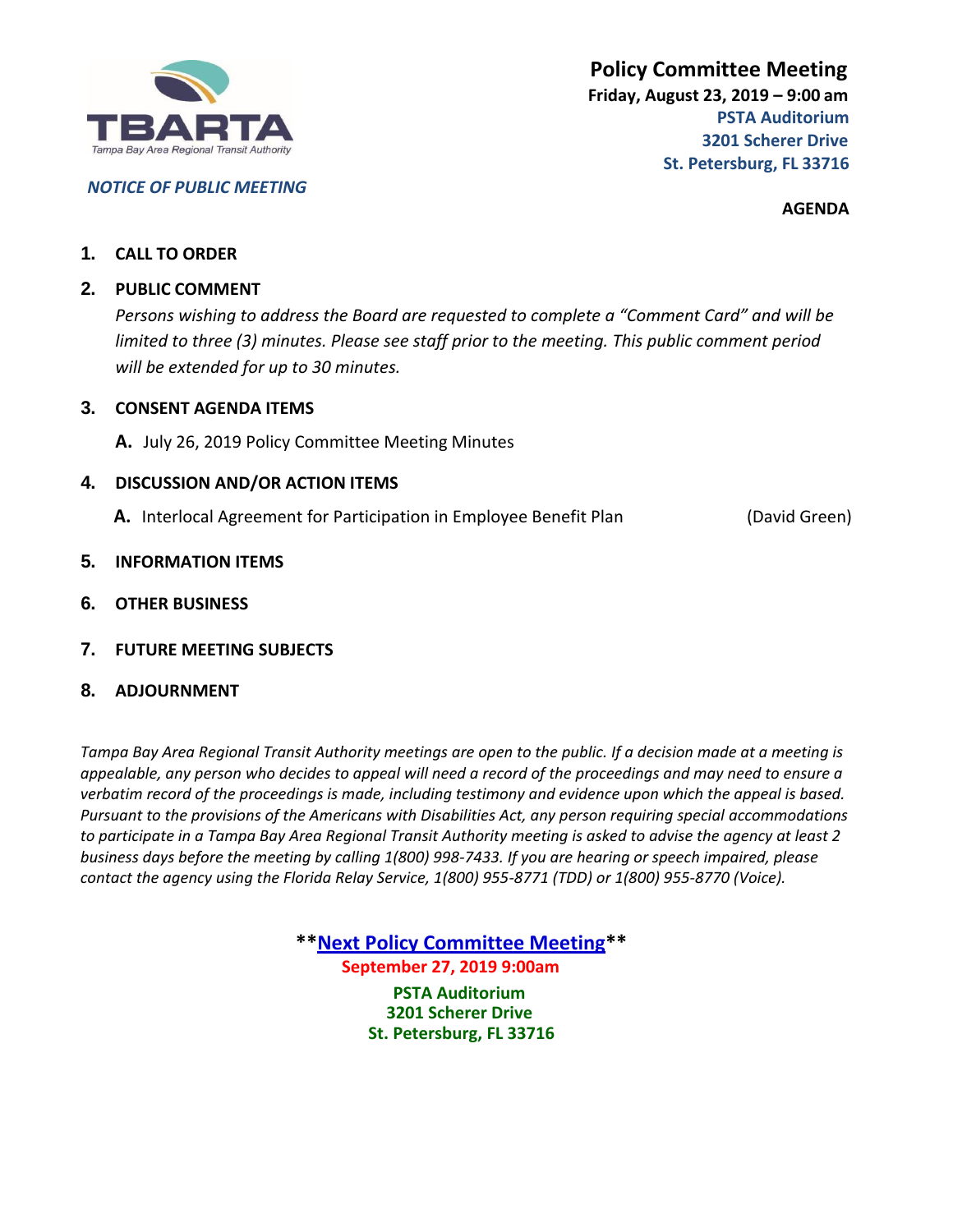

# **Policy Committee Meeting**

**Friday, July 26, 2019 – 9:00 am PSTA Auditorium 3201 Scherer Drive St. Petersburg, FL 33716**

**Meeting Minutes**

#### *Policy Committee Members Present:*

Commissioner Janet Long, Pinellas Suncoast Transit Authority (PSTA) Cliff Manuel, Jr., Gubernatorial Jim Holton, Gubernatorial Commissioner Pat Kemp, Hillsborough County (via phone) Melanie Griffin, Chair Gubernatorial (via phone) Commissioner Kathryn Starkey, Pasco County

#### *Meeting Attendees:*

Natalie King – RSA, Ron Pierce - RSA, Katina Kavouklis - FDOT, Nick Guido - FDOT, Michael Case (via phone), David Green, Cyndi Raskin, Chris Jadick, Chris DeAnnuntis, Melonie Williams, Jennifer Mendez, Brandon Nuby, Kesha Lindo, Terry Bowers, Nikki Day - BMO, Debbie Leous – PSTA, Bill Johnson, Bill Parrish – Westchase Community Assoc.

#### *Call to Order*

 $\triangleright$  Melanie Griffin called the meeting to order at 9:03 am

#### *Public Comments*

 $\triangleright$  No public comments

#### *Consent Agenda Item*

- ➢ *Approve June 21, 2019 Policy Committee Meeting Minutes*
- ❖ **Jim Holton motioned to accept. Cliff Manuel seconded. PASSED 4-0**

#### *Action Items*

#### ➢ *Procurement Card Policy – Melonie Williams*

- The Procurement Card (P-Card) is a TBARTA credit card provided to TBARTA employees upon approval by the Executive Director and P-Card Administrator to establish a more efficient and cost-effective method for the purchase and payment of approved expenses made on behalf of TBARTA.
- The P-Card is designed to eliminate petty cash, enhance productivity, improve controls, and reduce paperwork and the overall cost associated with purchases and payments. The P-Card streamlines payment and procurement procedures, reduces administrative burden traditionally associated with small dollar value purchases, and allows for quicker receipt of goods and services, and payment to suppliers.
- This policy will apply to all departments and board members of TBARTA and is intended to provide an efficient and convenient method of procurement and paying for goods and services not exceeding pre-authorized purchase dollar limits. The Executive Director or their designee will be responsible for implementing this policy. The Senior Accountant will be the P-Card administrator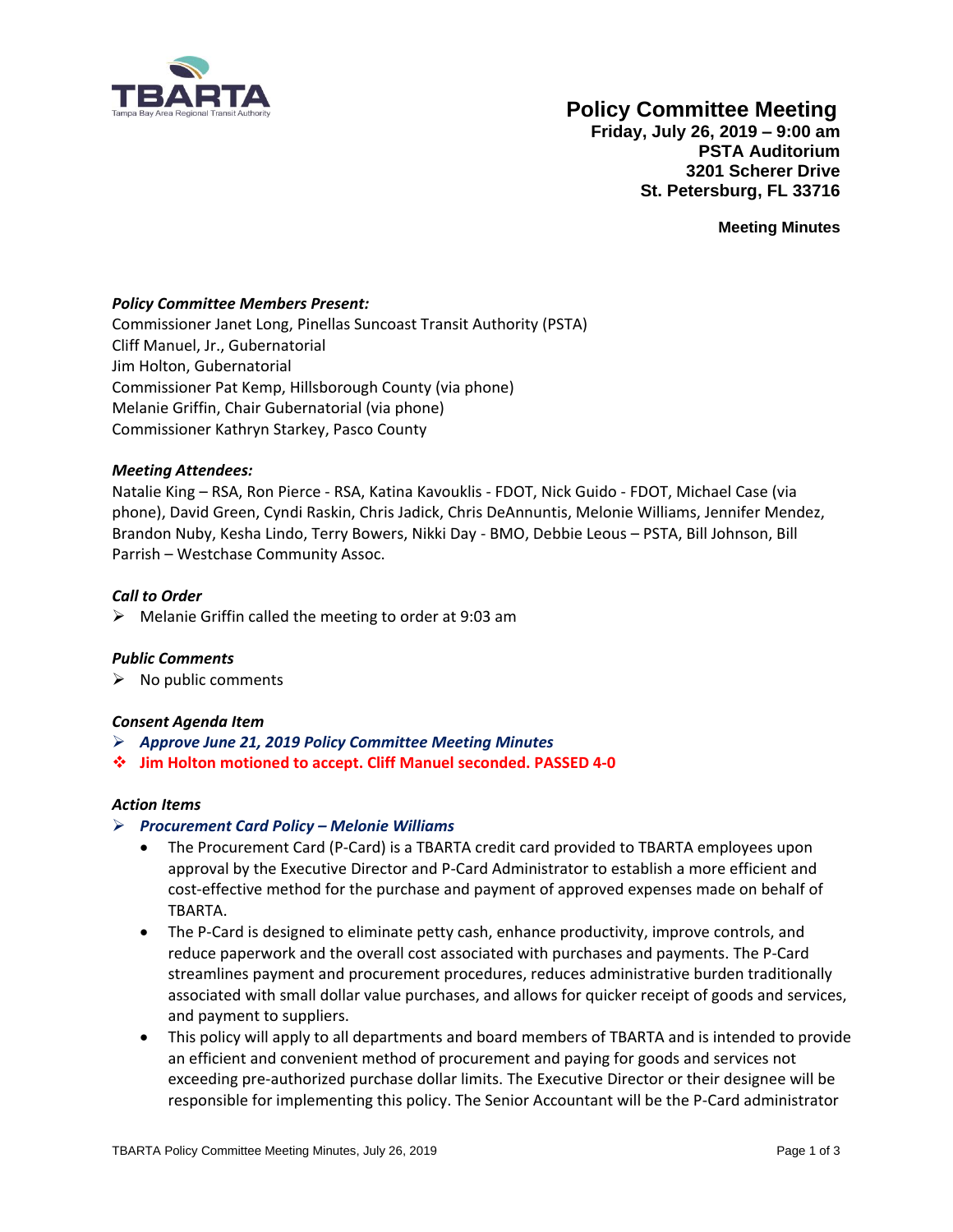under the direction of the Executive Director.

❖ **Jim Holton moved to accept. Commissioner Long seconded. PASSED 4-0**

#### ➢ *Committee Member Attendance – David Green*

- As a part of its legislative priorities for the 2019 Florida Legislative Session, TBARTA included a change to statute that would allow attendance of board and committee members through electronic communications such as teleconferencing and videoconferencing to count toward a meeting quorum. The topic did not make it to the floor.
- Interim to the next legislative session, the Policy Committee requested legal counsel amend our the TBARTA bylaws to reflect a certain amount of attendance for committee appointees and a threshold for resending the appointment if the member does not meet the requirements. This has been completed via a proposed amendment to the bylaws.
	- o Melanie Griffin asked David Green to outline what the proposed policy states.
	- $\circ$  Per David Green, this amendment would apply to Committee meetings only. It suggests Committee members must provide notice 7 days prior to the meeting if they are unable to attend and contact an alternate (Board member) to attend in their absence. It suggests attending a Committee meeting via telephone or other electronic means would count towards attendance. It also suggests that if a member has 3 unexcused absences in a 12 month period they could be removed by the Board chair.
	- $\circ$  Commissioner Long questioned if the alternate must be appointed by the Board per section 9B. She believes the alternate should be appointed by the chair. Cliff Manuel agreed.
	- o Commissioner Starkey asked if the alternates could be set up ahead of time and then called upon when needed. Jim Holton agreed.
	- $\circ$  Cliff Manuel questioned if the absence would be excused with the attendance of the alternate and the answer was yes.
	- $\circ$  Jim Holton stated that the chair should appoint the alternate. Per Nikki Day the bylaws already allow for the Board to delegate those appointments.
- ❖ **Commissioner Long recommended to move the amendment changes for approval. Commissioner Starkey seconded. PASSED 4-0**
- ❖ **Commissioner Long moved to amend the recommended policy forward. Jim Holton seconded. PASSED 4-0**
- ➢ *PSTA Central Avenue BRT Project Support – David Green* 
	- At the request of PSTA staff, TBARTA has drafted a letter of support for the Central Avenue BRT project for the purpose of solidifying local support for its implementation.
	- This would be posted on PSTA's website to formally demonstrate support of the project to the Florida Department of Transportation (FDOT) and Federal Transit Administration (FTA).
- ❖ **Commissioner Long moved to approve and recommend to the Board for adoption. Cliff Manuel seconded. PASSED 4-0.**

#### *Information Items*

- ➢ *New Transportation Technology Opportunities*
	- Commissioner Long would like the Board to hear about 2 new transportation technologies (cable propelled transit system & air taxis).
	- Commissioner Starkey met with Bell Helicopter and they are testing the same technology (air taxi) and would like them to be able to present to the Board as well.
	- Jim Holton agreed with both Commissioners and stated that we should not limit to one company or mode.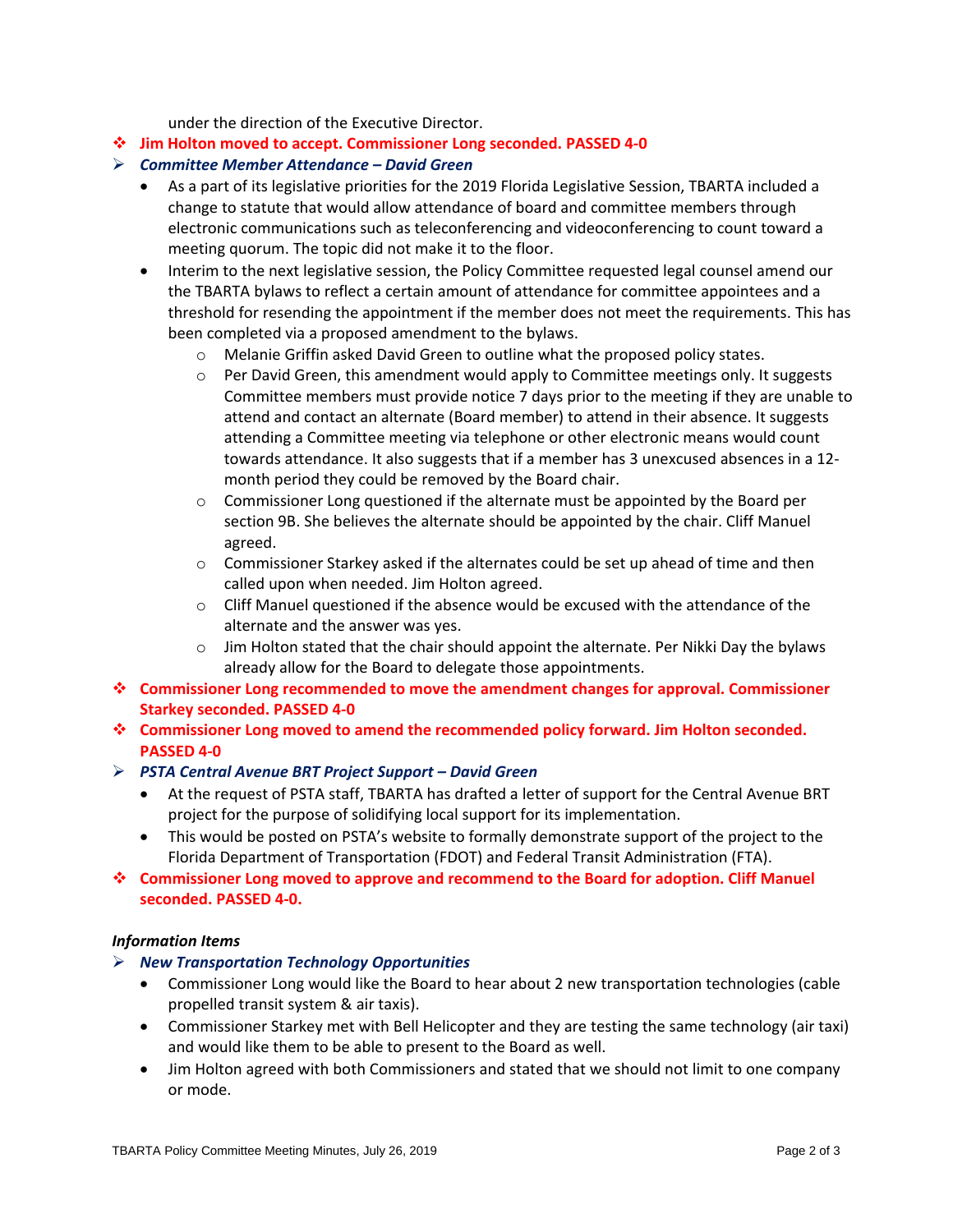# *Adjournment 9:33 am*

❖ *Items in red indicate a vote by the Committee.*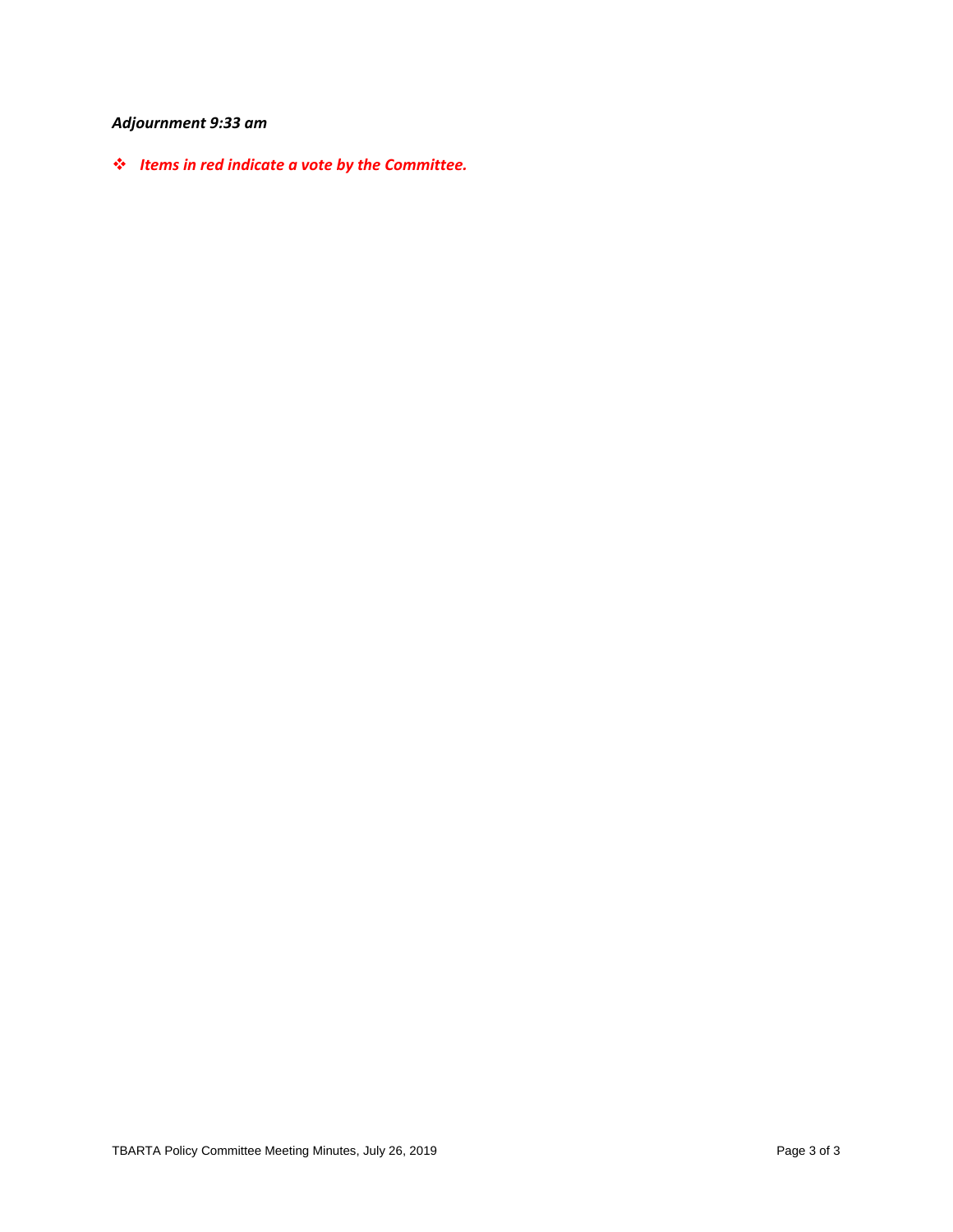

## **ACTION ITEM: INTERLOCAL AGREEMENT FOR PARTICIPATION IN EMPLOYEE BENEFIT PLAN**

# **Action: RECOMMEND APPROVAL OF THE INTERLOCAL AGREEMENT FOR PARTICIPATION IN EMPLOYEE BENEFIT PLAN**

**Staff Resource:** David Green, Executive Director

#### **Details:**

- TBARTA offers a basic employee benefit package that is fairly limited in scope. The cost of our premiums is high due to the small size of our organization.
- In order to be viewed as an employer of choice, management discussed ideas for expanding TBARTA's benefit options while reducing premiums.
- PSTA contacted their benefit providers and determined that TBARTA employees could be added to PSTA's plans and receive the same benefits as PSTA employees for the same rates.
- Such an arrangement is not covered under the existing interlocal agreement between TBARTA and PSTA for Grant Administration Services.
- There is no financial impact to PSTA; TBARTA would pay for all benefits provided to its employees.
- PSTA also offers additional benefits that TBARTA does not provide:
	- o Prescription Mail-Order Program
	- o Health Savings Accounts for the HDHP Plan
	- o Flexible Spending Accounts
	- o Employee Assistance Program
	- o Legal Insurance (Employee Paid)
	- o Identify Theft Protection (Employee Paid)
- The proposed agreement may be terminated by mutual agreement or by either party with at least 120 days written notice prior to the end of a plan year.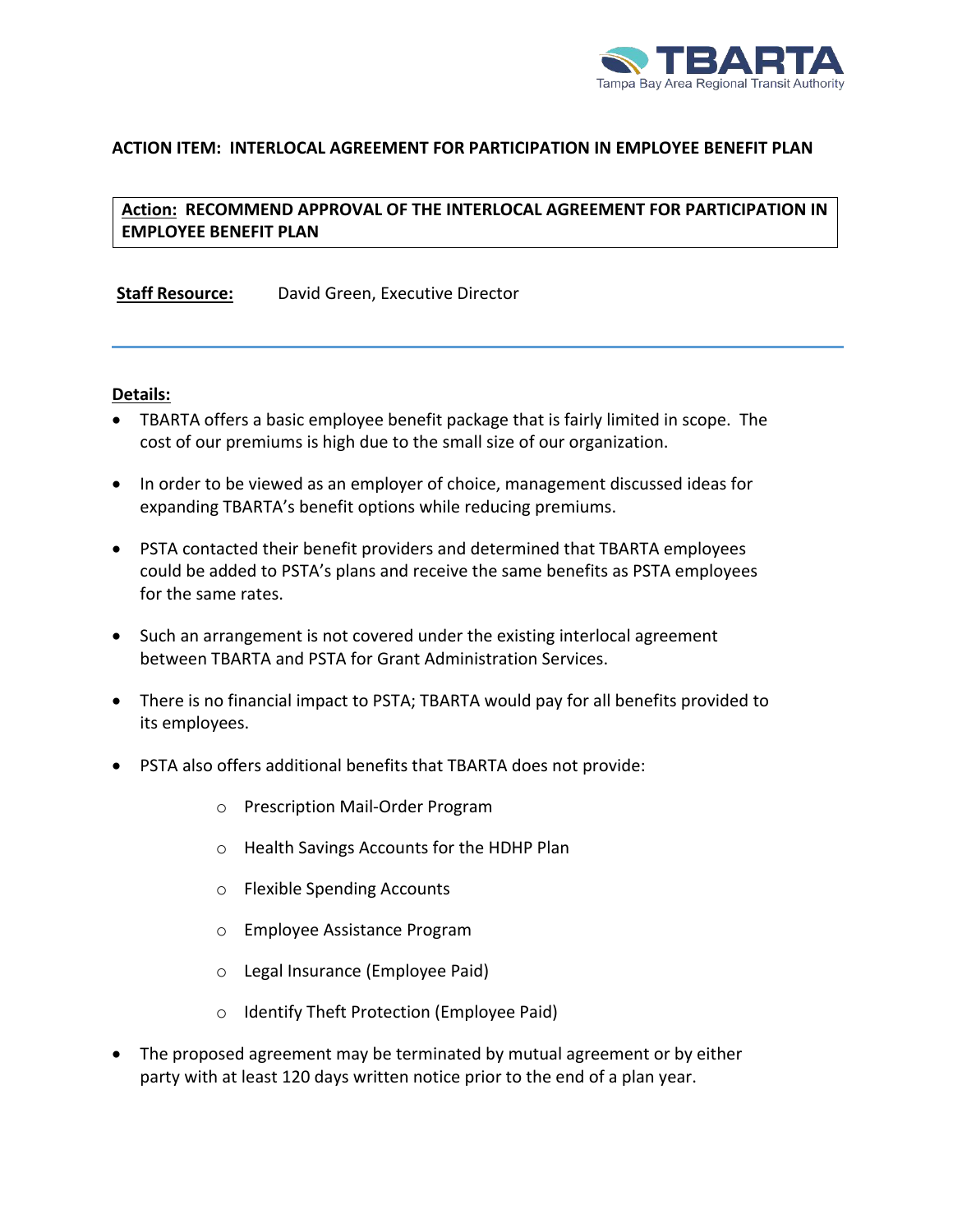## o **Major Medical:**

- Current TBARTA major medical premiums are based on age. Total employer and employee monthly premiums based on coverage status currently range from \$661 to \$2,363 per employee.
- There are four employees that currently participate in the major medical.
- PSTA offers 3 plan types. Total monthly premium costs range from \$1,075 to \$2,150 depending on the plan and employee coverage status. The benefit services are the same for all three plans.

## o **Dental Plans:**

- TBARTA offers two dental plans with monthly premiums per employee ranging from \$26 to \$146.
- PSTA offers two dental plans with monthly premiums per employee ranging from \$6.43 to \$38.58.

# o **Vision Plans:**

- TBARTA offers Superior National Vision Insurance with monthly premiums per employee ranging from \$6.45 to \$21.53.
- PSTA offers Superior National Vision Insurance with monthly premiums per employee ranging from \$2.04 to \$5.34.

# **Fiscal Impact:**

- Major medical is the largest benefit cost factor, with TBARTA's current provider being Florida Blue. If all employees enrolled, the total monthly premium would be \$23,584. If all employees enrolled in PSTA's most expensive plan (with CIGNA), the total monthly premium would be \$20,668. If all enrolled in the least expensive CIGNA plan, the total monthly premium would be \$17,357.
- Both dental and vision plans will provide savings.
- Conservatively assuming full enrollment of all employees in the most expensive CIGNA plan, the budget for FY 2020 would be \$1,324 less per month than the Florida Blue plan for the employer contribution.

# **Recommendation:**

Approve the Interlocal Agreement for Participation in the Employee Benefit Plan

# **Attachments:**

- Draft Interlocal Agreement for Participation in Employee Benefit Plan
- Benefits Comparison Chart
- PSTA Employee Benefit Highlights booklet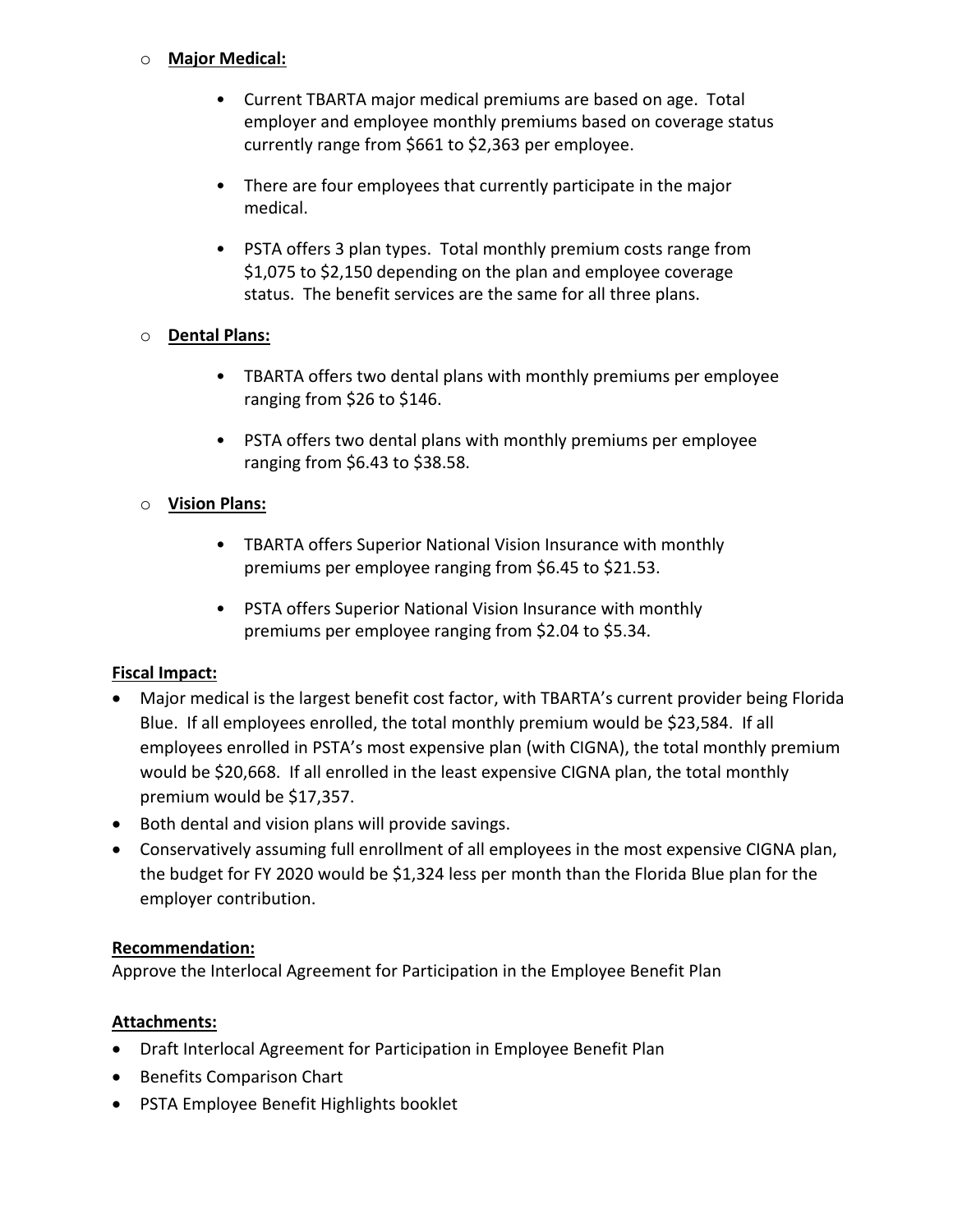

| <b>Benefit</b>                    | <b>TBARTA</b> | <b>Total Monthly Premium</b>                  | <b>PSTA</b>  | <b>Total Monthly Premium</b>                        |
|-----------------------------------|---------------|-----------------------------------------------|--------------|-----------------------------------------------------|
| <b>Medical Insurance</b>          | x             | varies/age banded                             | $\mathsf{x}$ | Option 1: E \$1279, ES \$1962, EC \$1646, EF \$2149 |
|                                   |               | Current premiums range \$660-\$2363           |              | Option 2: E \$1186, ES \$1818, EC \$1526, EF \$1992 |
|                                   |               | Currently have only 4 employees on plan       |              | Option 3: E \$1075, ES \$1647, EC \$1383, EF \$1804 |
| Prescription Mail-Order Program   |               |                                               | x            | \$0                                                 |
| <b>Health Savings Account</b>     |               |                                               | X            | Funded by PSTA & Employee                           |
|                                   |               |                                               |              | PSTA Funding: E \$300, ES+EC \$425, EF \$550        |
|                                   |               |                                               |              | Admin cost \$4.50/Employee                          |
| Dental Insurance                  | x             | Option 1: E \$26, ES \$49, EC \$66, EF \$93   | $\mathsf{x}$ | Option 1: E \$6, ES \$11, EF \$18                   |
|                                   |               | Option 2: E \$38, ES \$71, EC \$106, EF \$108 |              | Option 2: E \$11, ES \$22, EF \$39                  |
| Vision Insurance                  | X             | * EE \$3, ES \$6, EC \$7, EF \$10             | X            | E \$2, EF \$5                                       |
| <b>Flexible Spending Accounts</b> |               |                                               | x            | Admin Fee \$5.79/Employee                           |
| Basic Term Life Insurance & AD&D  | X             | varies                                        | x            | varies                                              |
| *Voluntary Life Insurance         | X             | varies                                        | x            | varies                                              |
| Long Term Disability Insurance    | x             | \$43-\$68                                     | x            | Varies on salary                                    |
| *Supplemental Insurance           | x             | varies                                        | x            | varies                                              |
| Employee Assistance Program       |               |                                               | x            | \$1.66/Employee                                     |
| *Legal Insurance                  |               |                                               | X            | \$15.95                                             |
| *Identity Theft Protection        |               |                                               | x            | \$9.95                                              |
| <b>FRS Retirement Plan</b>        | X             | 8.47% of salary                               | x            | 8.47% of salary                                     |
| *Deferred Compensation Plan       | x             | \$0                                           | x            | \$0                                                 |

E = Employee

ES = Employee + Spouse

EC = Employee + Child

EF = Employee + Family

\*Paid completely by employee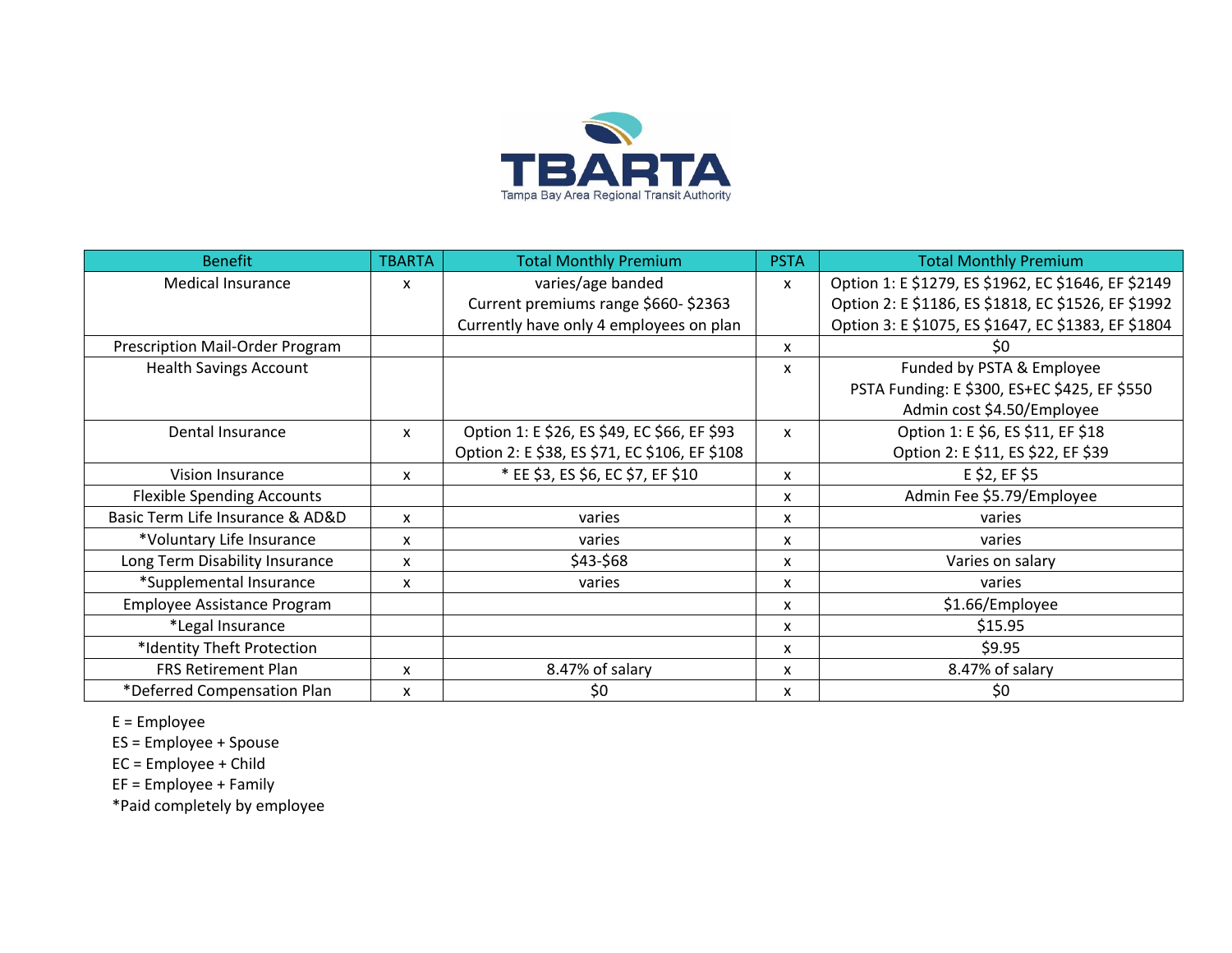# **INTERLOCAL AGREEMENT FOR PARTICIPATION IN EMPLOYEE BENEFIT PLAN**

THIS INTERLOCAL AGREEMENT ("Agreement") entered into on this \_\_ day of \_\_\_\_\_\_\_\_\_\_\_\_\_, 2019 ("Effective Date") is made and entered into by and between the TAMPA BAY AREA REGIONAL TRANSIT AUTHORITY, ("TBARTA"), having an address of 4350 West Cypress Street, Suite 700, Tampa, Florida 33607, and PINELLAS SUNCOAST TRANSIT AUTHORITY, ("PSTA"), having an address of 3201 Scherer Drive North, St. Petersburg, Florida 33716, both regional transportation authorities organized and existing under the laws of the State of Florida. TBARTA and PSTA will collectively be referred to as "Parties" and individually as "Party."

WHEREAS, Chapter 163, Part I, Florida Statutes, authorizes government units to cooperate and make the most effective use of their powers and resources by entering into interlocal agreements; and

WHEREAS, TBARTA desires to make available to its employees the option to enroll in the benefits offered in PSTA's employee benefit plan; and

WHEREAS, PSTA is willing to provide TBARTA and TBARTA's employees access to enrollment in the benefits in PSTA's employee benefit plan.

NOW THEREFORE, for and in consideration of the foregoing recitals, the mutual promises, covenants, and conditions herein and other good and valuable consideration, the receipt and adequacy of which are acknowledged, the PARTIES agree that:

- 1. The above recitals are true and correct and are incorporated herein by reference.
- 2. TBARTA employees shall have access to enrollment in all employee benefits provided to PSTA employees that are provided now and during the term of this Agreement, except direct deposit by PSTA, YMCA Partnership, and the on-site fitness center at PSTA ("Provided Benefits"). The existing benefits provided by PSTA are explained in the PSTA Employee Benefit Highlights booklet attached as Exhibit A. All benefit terms and conditions set forth in the PSTA Employee Benefit Highlights booklet and other documents governing the various benefits shall apply to TBARTA employees electing to participate in the Provided Benefits.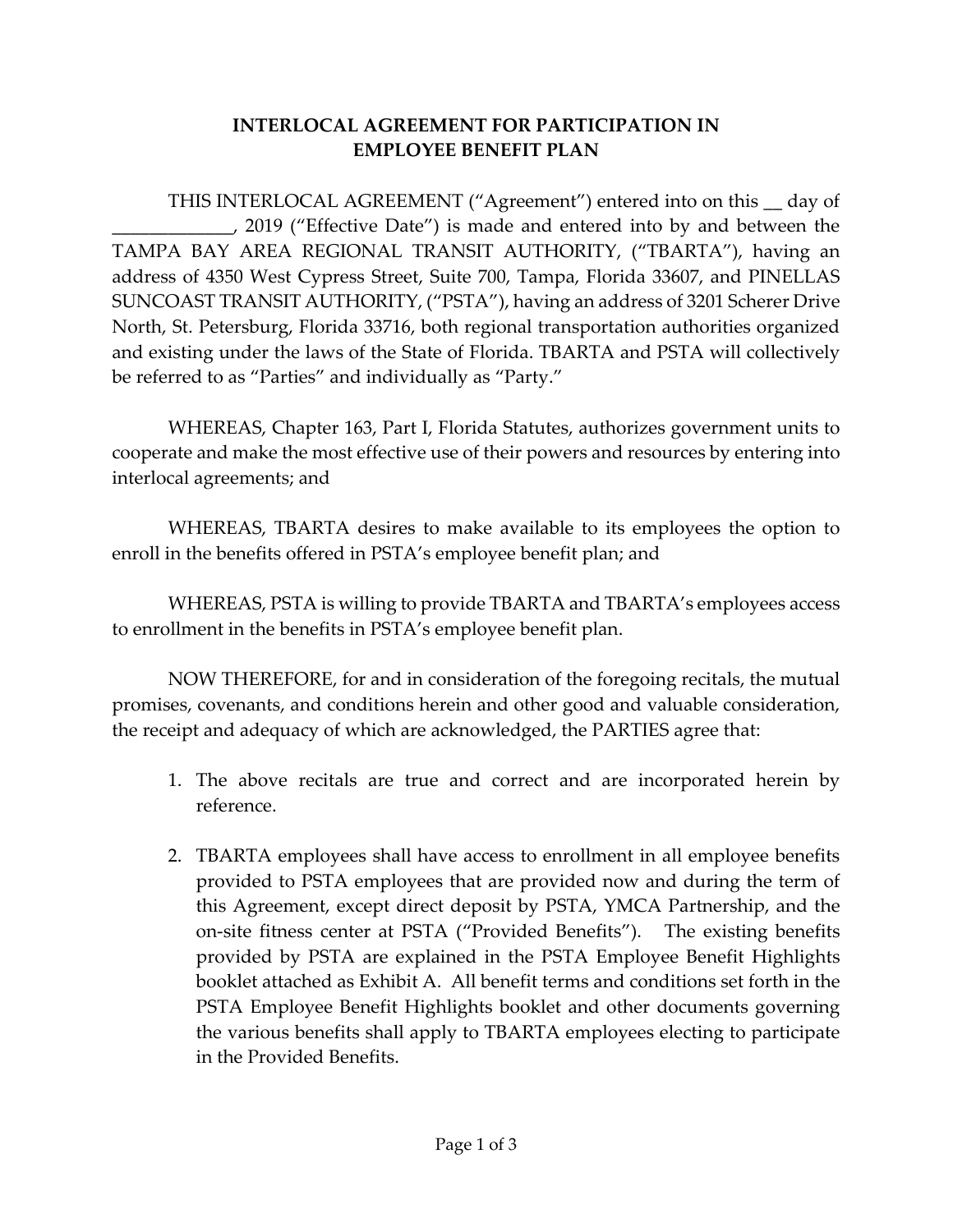- 3. All of the Provided Benefits shall be available to TBARTA employees for the same cost as for PSTA employees, with the same employer and employee contributions. TBARTA shall collect all employer and employee contributions and submit them to PSTA within fifteen (15) days of the end of each month during the term of this Agreement.
- 4. Any TBARTA employees who desire to enroll in the Provided Benefits must meet all eligibility requirements for the specific benefits. Any TBARTA employee who enrolls in the Provided Benefits shall have all rights and obligations under the agreement between PSTA and the benefit provider.
- 5. PSTA shall have no liability to TBARTA or TBARTA's employees for any claims or damages arising out of PSTA allowing TBARTA employees to enroll in the Provided Benefits or the failure of any benefit provider to provide any benefits to TBARTA employees.
- 6. PSTA shall notify TBARTA of any changes in the Provided Benefits.
- 7. This Agreement shall commence on the Effective Date. The Provided Benefits shall first be made available to TBARTA employees on October 1, 2019. This Agreement shall continue in effect until terminated as set forth below.
- 8. Either Party may terminate this Agreement without cause as of September  $30<sup>th</sup>$  of any year during the term of this Agreement by providing written notice to the other Party at least one hundred twenty (120) days in advance. Any amounts due under this Agreement through the termination date shall be paid through termination pursuant to the terms of this Agreement. Other than provided in this paragraph, this Agreement may only be terminated by mutual agreement.
- 9. A copy of this Agreement and any subsequent amendments shall be filed with the Clerk of Court in and for Pinellas County and the Clerk of Court in and for Hillsborough County in accordance with Section 163.01, Florida Statutes.

# *Signatures on following page*